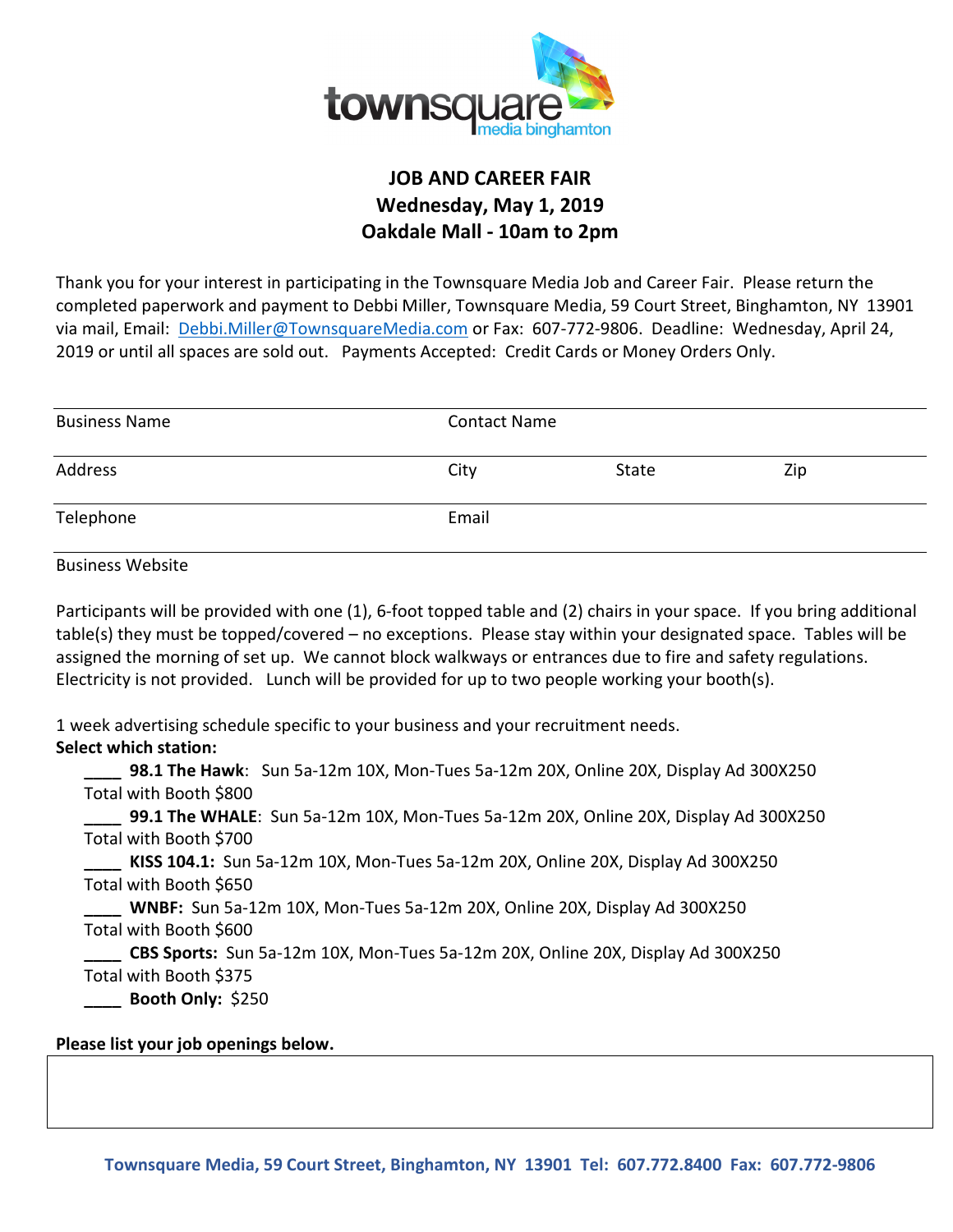

# **JOB AND CAREER FAIR Wednesday, May 1, 2019 Oakdale Mall - 10am to 2pm Page 2**

| <b>Business Name</b> | <b>Contact Name</b> |       |     |
|----------------------|---------------------|-------|-----|
| Address              | City                | State | Zip |
| Telephone            | Email               |       |     |

Business Website

#### **Please select your lunch:**

| Person 1                     | Person 2                     |
|------------------------------|------------------------------|
| Chicken Breast Sandwich      | Chicken Breast Sandwich      |
| Veggie Wrap                  | Veggie Wrap                  |
| Roast Beef Sandwich          | Roast Beef Sandwich          |
| *Includes a side and dessert | *Includes a side and dessert |

#### **Townsquare Media will provide the following marketing campaign to** *deliver attendance* **for the event:**

- 105, :30 on-air and 105, :30 online messages each week three weeks out from the event. A total of 315 on-air and 315 online messages on 98.1 The Hawk, 99.1 The Whale, Kiss 104.1, CBS Sports and WNBF.
- 80 live mentions one week out from the event on 98.1 The Hawk, 99.1 The Whale, Kiss 104.1 and WNBF
- Event Page on each of the station websites updated with participating companies
- Facebook Event page updated with participating companies
- Job and Career Fair news included in 8 newsletters to 21,000 subscribers
- Signage at the Oakdale Mall two weeks out from the event

#### **Agreed to by:**

**Name** Date **Date Date**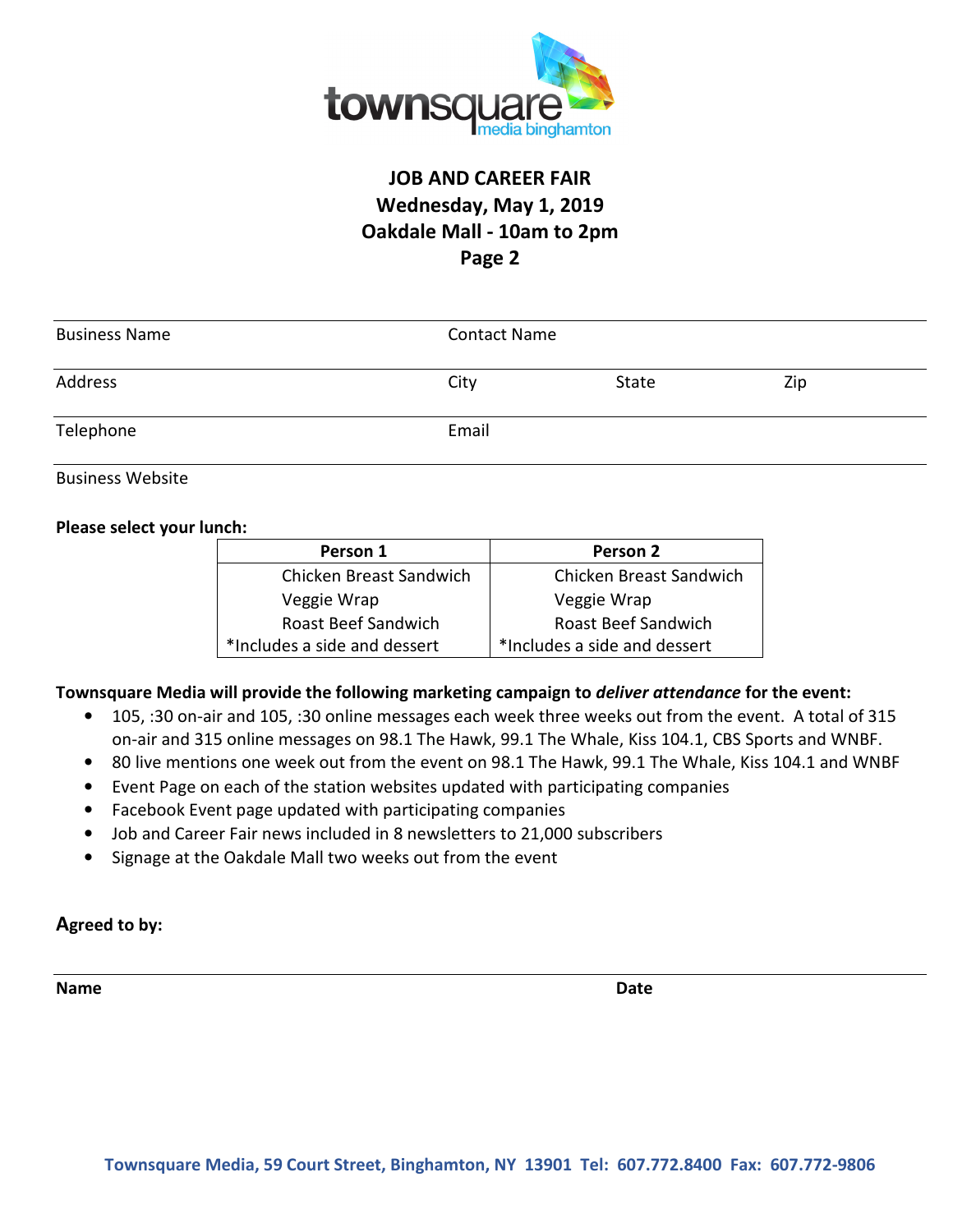

## **JOB AND CAREER FAIR Wednesday, May 1, 2019 Oakdale Mall - 10am to 2pm**

We are pleased that you will be participating in Job and Career Fair.

Our insurance carrier insists that you acknowledge, by your signature on this letter, that you, your heirs, administrators and assigns, do now, and will forever hold harmless WHWK, WAAL, WWYL, WNBF and WYOS, Townsquare Live Events, LLC, Townsquare Media, all of their affiliates, and all of their officers, shareholders, directors, agents and employees and all of their predecessors, successors, heir and assigns from and against any and all claims arising from your participation, including but not limited to, claims relating to the arrangements made by us for you, booth space, electricity, and any and all other events, activities and occurrences in which you are involved.

Please acknowledge receipt of this letter, and your acceptance of its terms, by signing this letter, and returning it to us.

The undersigned has (have) read the contents of the above letter and acknowledge my (our) understanding of its contents and import, and my (our) acceptance of the "hold harmless" clause contained therein.

Agreed to by:

Client Signature **Client Signature Print Name Date** 

Business Name